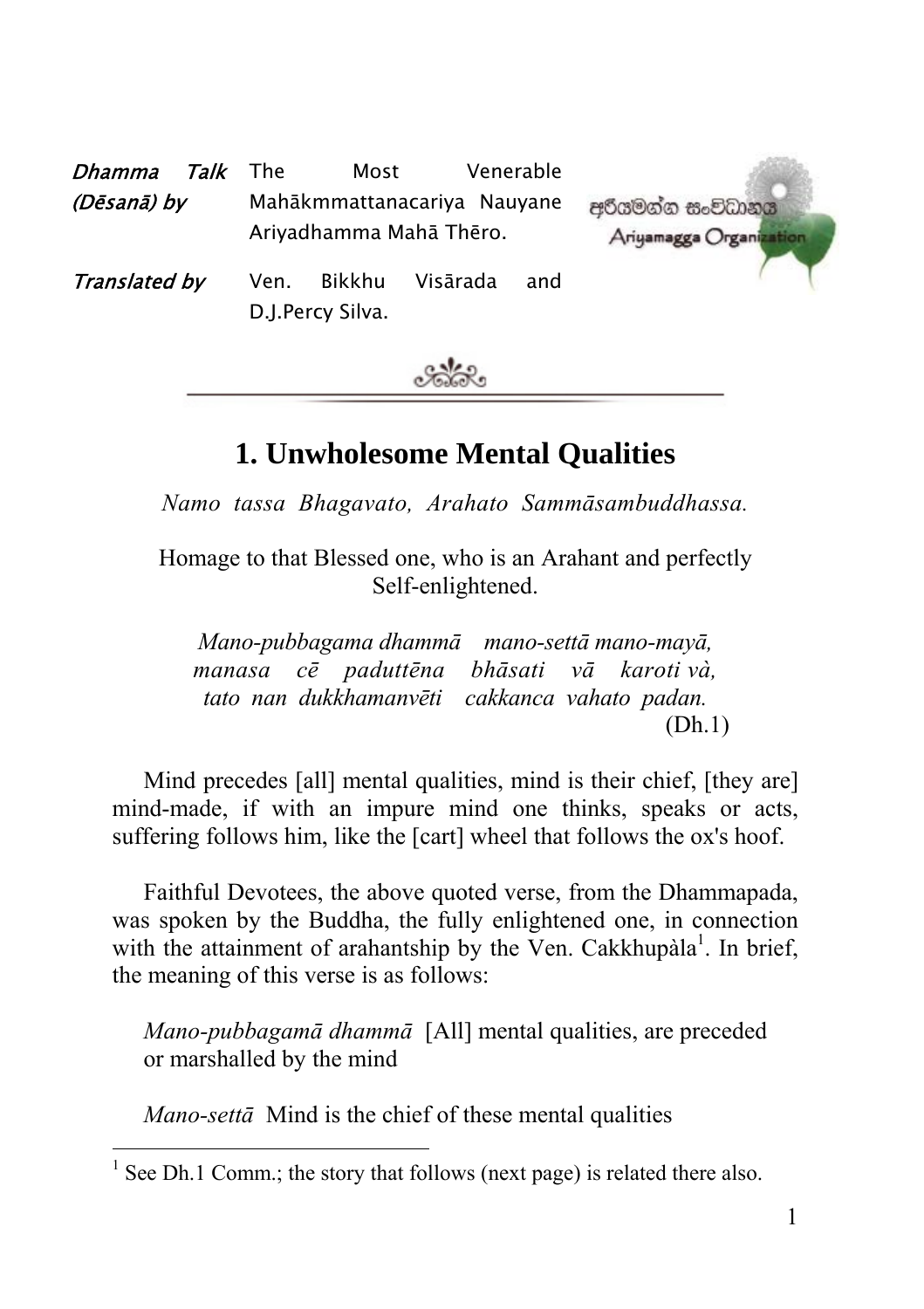*Mano-mayā* Because of the mind they come into being

*Manasā cē padutēna* If with a defiled mind

*Bhāsati vā* [One] speaks [it is an unwholesome utterance]

*Karoti vā* Or acts [it is an unwholesome act] *Tato nam dukkhamanvēti* From that will follow (*anveti*) unpleasant results.

*Cakkanca vahato padan* As would the cartwheel that follows the hoof of the ox pulling it.

Mind precedes [all mental] qualities. Mind is their chief. If one thinks, speaks or acts with an impure mind the resultant physical and mental suffering will follow him as the cartwheel that follows the footsteps of the ox drawing it. The Buddha taught this in order to explain the effects of unwholesome actions.

In Sàvatti during the time of the Buddha there lived two brothers, who were wealthy merchants, named Mahāpāla and Cullapāla. One day Mahāpāla saw a large crowd of people carrying flowers and other items of veneration going towards Jētavana Monastery. He followed them and on arrival there sat behind the group and listened to the Dhamma that the Buddha taught. Having heard the Buddha's teaching he thought to himself that when one passes away neither one's sons, daughters, brothers nor wealth accompany one, even one's own body does not go, so why not go-forth from the lay-life (i.e. become a monk). After the conclusion of the discourse he approached the Buddha and requested ordination. The Buddha asked him whether there was any one whom he should inform or seek permission from before ordaining, and the merchant replied that his parents had already passed away and that he only had one younger brother. The Buddha then requested him to hand over his worldly possessions and come back. When Mahāpāla went back to hand over his wealth to his brother, Cullapāla protested saying that Mahāpāla could get ordained when he is much older. Then Mahāpāla explained to his brother that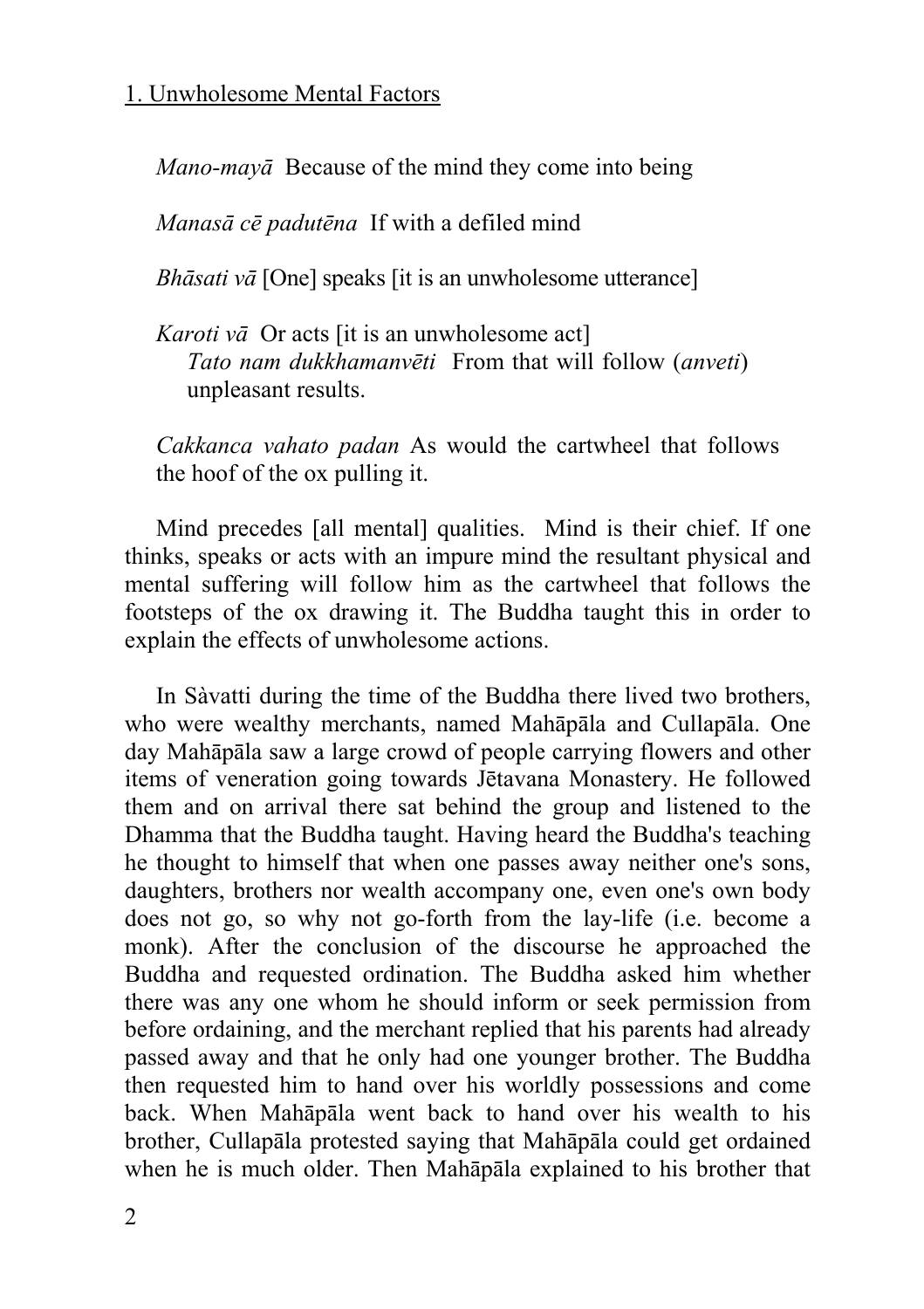when one is old one is physically weak, mentally not alert and one's faculties do not function so well. In such a state one would not be able to comprehend the profound Dhamma. Despite protests by his younger brother Mahāpāla entered the monkhood(Sangha).

Thereafter for five years he studied the Dhamma and discipline (*vinaya*), as well as the techniques of meditation. Thereafter he, along with sixty other monks, set out for a hermitage in a distant place. Upon arrival at that hermitage he told the other monks that they were ordained not because they had no means of livelihood, unable to settle their debts, had differences with their relatives, had lost their property or that they were too old, but because of their desire to end all suffering and attain the supreme bliss of nibbāna. He then said that he would meditate without lying down<sup>2</sup> for the entire rainy season retreat period (*vassāna*) and not engage in any unnecessary conversation with anyone, and advised the others to act heedfully during the *vassāna* period. He discarded the bed in his [meditation] hut (*kuti*) and vowed to himself that he would not lie down for three months or until he had attained arahantship.

After a few days he contracted an eye disease, which caused excessive tearing. While on alms-rounds (*pindapāta cārika*) he met a physician who offered to treat his ailment, and at the request of the other monks he agreed to try out the treatment offered. The doctor gave some medicine to be poured into the eyes while lying down, but as he had made a vow not to lie down for three months the medicine was administered while sitting on a chair. However, the condition of his eyes did not improve. On a subsequent visit the physician inquired as to how the medicine was administered, there was no reply from Ven. Cakkhupāla. This prompted the physician to inspect the

<sup>&</sup>lt;sup>2</sup> This is called the sitter's practice (*nesajjik* $\bar{a}$ *nga*, see Vism.II,73 $\acute{Y}$ 76), one of the thirteen austere practices (*dhutāngas*). In this practice only the three postures of sitting, standing and walking are allowed, i.e. no lying down, not even for sleep once undertaken (the period determined is up to the individual concerned); it is for avoiding the pleasure that may arise from lying down and over indulging in sleep and undertaken with the intention of arousing strong energy. See Vism.II,2Ý72 for the other twelve practices.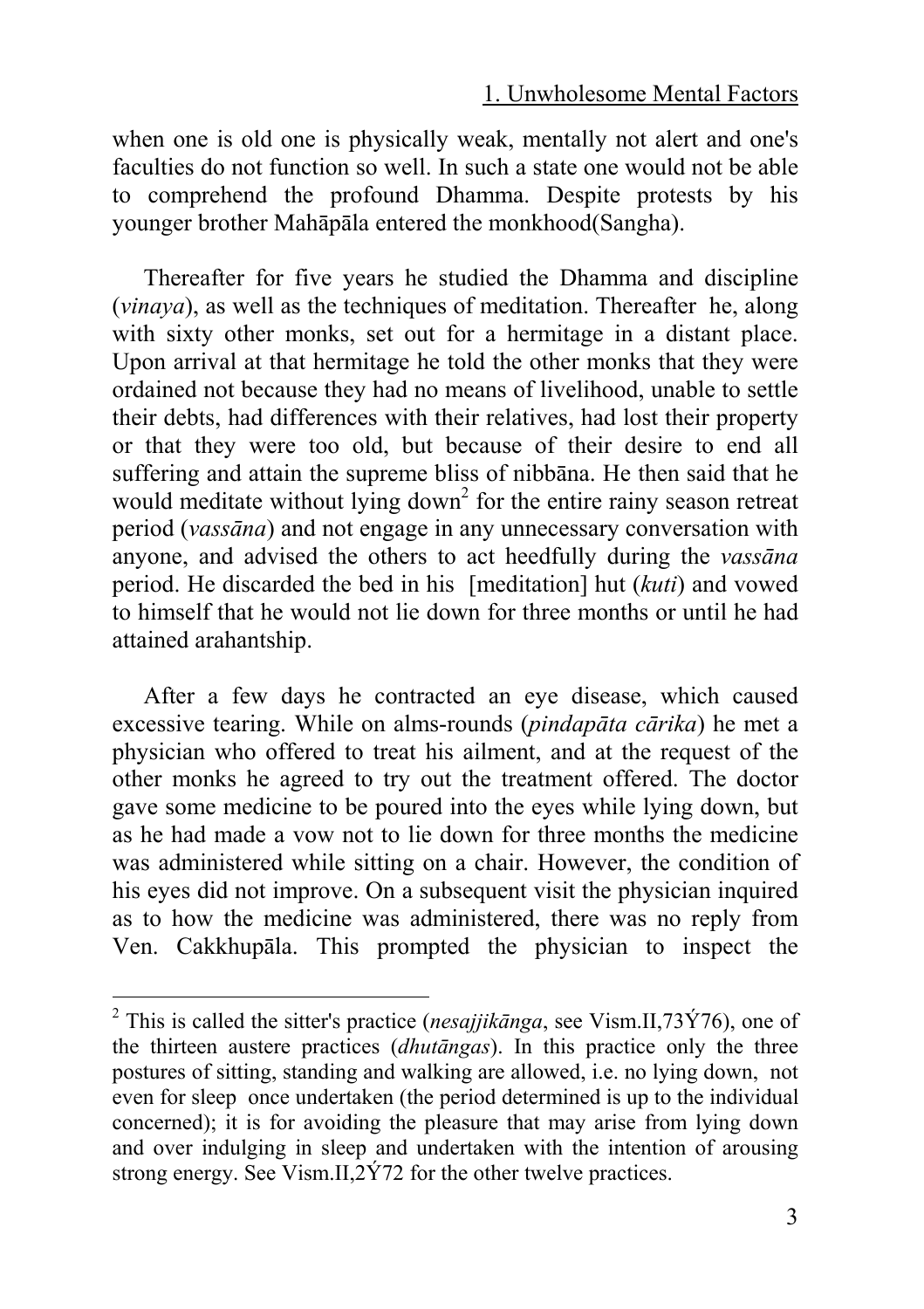meditation hut (*kuti*), and there he found no bed. He realized that the medicine had been administered while seated. He then said to Ven. Cakkhupāla that as his instructions regarding the application of the medicine could not be followed he would terminate the treatment and departed, requesting him not to tell anyone that he had given treatment.

The monk then decided to ignore the eye ailment and continue with his meditation. One evening he sat down to meditate and continued till dawn when all at once, as if a light was switched off, he lost his sight and at the same moment all the defilements (*kilēsas*) were destroyed and he attained arahantship.

The following morning the other monks found that their teacher had been blinded and so they wept. They then told him not to worry and said that they would look after him and told him to rest; one of them was appointed as an attendant. Although blind, Ven. Cakkhupāla continued to advise the others on meditation and by the end of the three months all sixty of them had become arahants. After the end of the three months rains retreat he told them all to go and visit the Buddha without him, as it would be inconvenient for him to accompany them. He requested them to ask his brother Cullapāla to send someone to escort him back to Sāvatti. Cullapāla, highly distressed at hearing this news, got one of his nephews ordained as a novice (*sāmanera*) and sent him to accompany his uncle back to Sàvatti. The *sāmanera*, however, for some reason he did not accompany Ven. Cakkhupāla all the way back to Sāvatti. In spite of that, with the aid of [the king of the Tāvatissa deities,] Sakka, the blind Arahant found his way to Sāvatti.

Cullapāla then constructed a special *kuti* for his brother and arranged to have an attendant at his expense. One day, after heavy rains, large numbers of insects appeared around that *kuti*, and then while practising walking meditation, which he did regularly, he trampled hundreds of them. Visiting monks to Sāvatti, while walking around the monastery, seeing the many dead insects on the walkingmeditation path enquired who was staying there. On being told who they were critical saying that Ven. Cakkhupāla, having not made any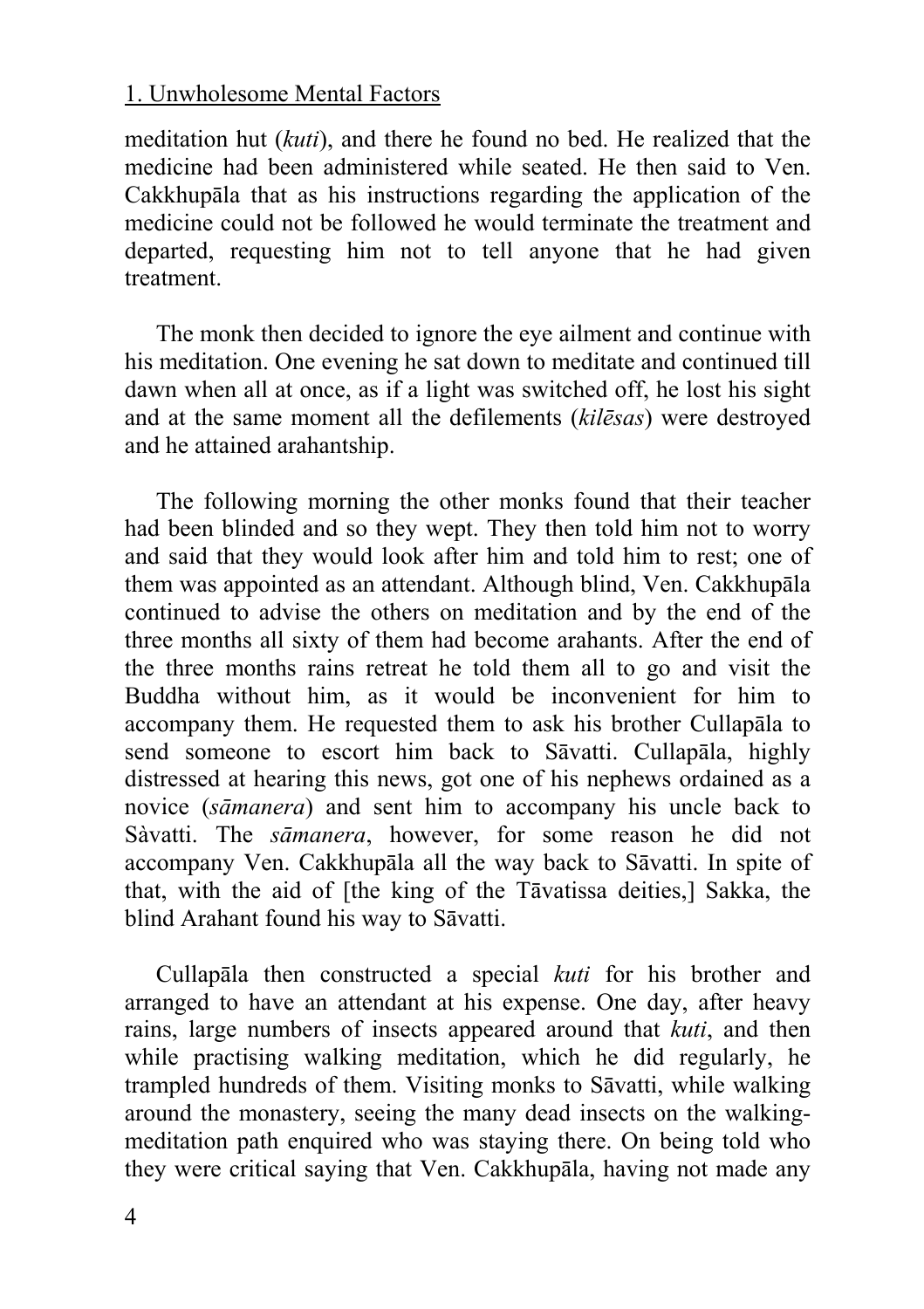effort when he had eyesight, is now trying to practise walking meditation and has killed hundreds of insects. They then went to see the Buddha and informed him of this. The Buddha asked them whether they saw him kill the insects, the reply to which was no, then the Buddha said that just as they had not seen Ven. Cakkhupāla killing the insects, he too had not seen the insects. The Buddha continued to explain that he is an arahant, and one who has eliminated all the [mental] effluents  $(\bar{a} s \alpha v a)$  does not intentionally kill living beings.<sup>3</sup> The monks then asked the Buddha why is he blind if he is an arahant; the Buddha replied by narrating the following story:

Venerable Cakkhupāla had been an eye surgeon in a previous life. He treated a poor woman for an eye complaint, but as she was unable to make the payment she had promised to come with her sons and work as domestic servants for the doctor. After a while the doctor asked the woman about the condition of her eyes, she said that they were still not okay, although she was already cured. The doctor realized that she was lying and gave her some medicine to make her blind. As a result of this evil act he spent a very long period of time in hell and then in many subsequent births was also afflicted with eye ailments and blindness, and, finally, even in his last birth he lost his eyesight.

The Buddha explained to the monks that if one performs evil actions, speaks bad words or has evil thoughts the result of such will follow them through the rounds of birth and death (*sansāra*) as would the cartwheel will follow the ox that draws the cart. That is the moral behind the story. On hearing this discourse 30,000 monks attained

 $3$  At A.3:71 (=A.8:41) other things that an arahant cannot do for the rest of their lives (*yāva-jãva*) are: take what is not given, indulge in sexual intercourse, deliberately lie, take intoxicants, eat in the afternoon and at night, watch participate in singing, dancing, etc. & wear garlands, apply perfumes, etc. and use high & luxurious beds. These eight (not killing living beings included) are the same as what is called the *attangikauposatha sila* that lay Buddhist devotees undertake on observance days (traditionally held on the full, new and quarter moon days of the lunar month).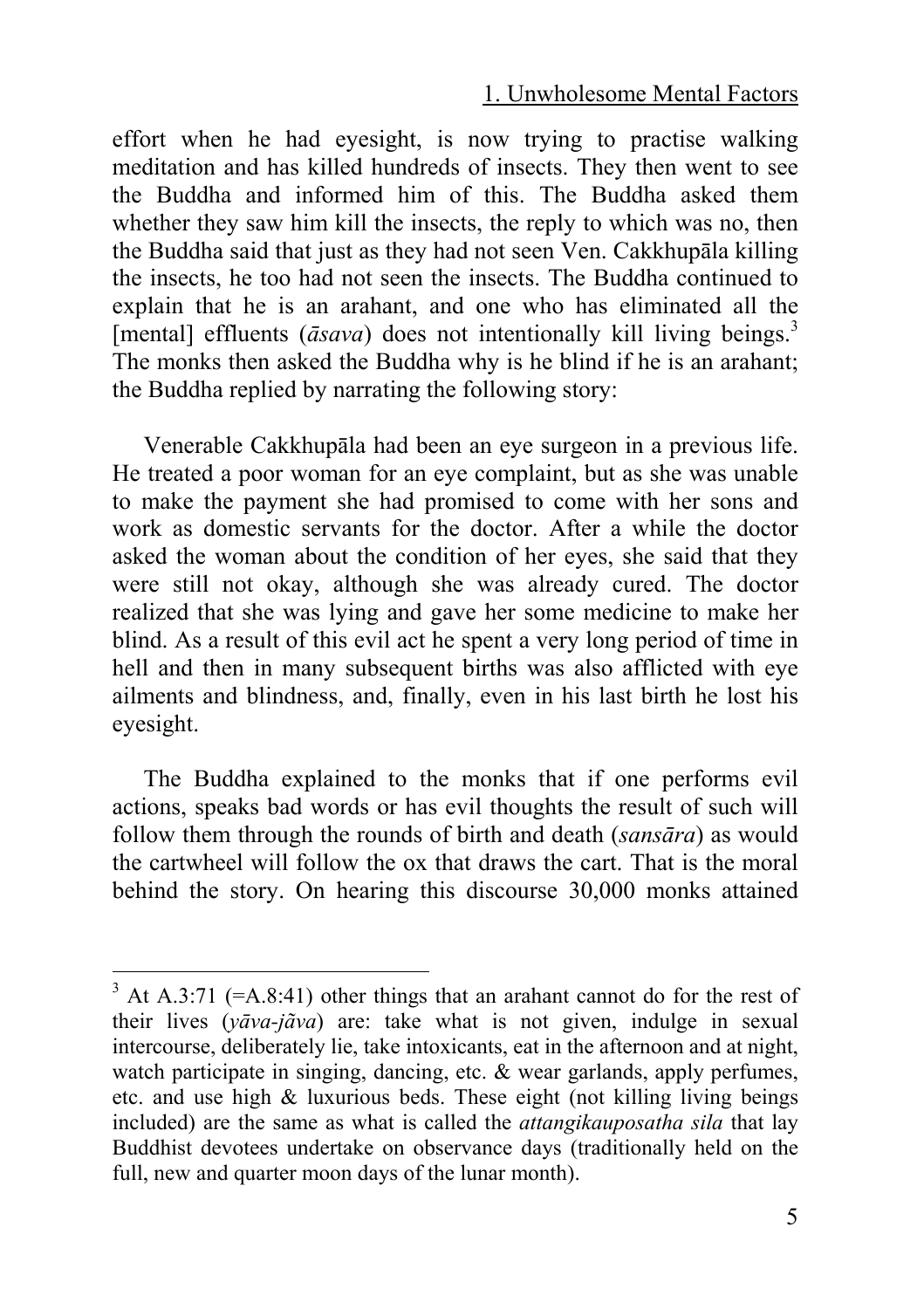arahantship as well as the four analytical knowledges (*cattāri*   $p$ atisambhid $\bar{a}^4$ ).

Let us now examine what is *mano*? What is dhamma? What is *manasā ce paduṭṭhēna*? What is *dukkhamanvēti*? It is necessary to analyse these. *Mano* is a name for the mind, and has ten designations:

- *Citta* mind
- *Mano -* mind
- *Manasā* mind
- *Hadaya -* heart
- *Pand* $\bar{a}$ *ra* [that which is] pure<sup>5</sup>
- *Mano manāyatana* the mind and mind base
- *Manindriya -* mind dominion
- *Vinnāna* consciousness
- *Vinnānakkhandha* aggregate of consciousness
- *Tajja mano-vinnam-dhātu -* the mind consciousness element which arises from that (i.e. the consciousness which arises dependent on the mind and mental states)

 $(Vibh.3:2; 6:2<sub>5</sub>; 13:1<sub>1</sub>)$ 

Here *mano* means evaluation of [its] objects.<sup>6</sup> Dhamma - there are several meanings to dhamma, reference here is to the mental qualities

 <sup>4</sup> These are the analytical knowledge of the meaning (*attha*), analytical knowledge of *dhamma* (*dhamma* here in the sense of condition/cause, mental phenomena and the Teaching), analytical knowledge of language/expression (*nirutti*) [in regard to the first two] and analytical knowledge of quickwittedness (*patibhàna*) [in reference to the preceding three]; these are only attained on the realization of any of the four paths & fruits. More details on these can be found at Ps.1:25 $\angle$ 28, Vibh.15, Vism.XIV,21 $\angle$ 21 and their Commentaries. For the quick attaining of these four analytical knowledges see A.7:37Ý38; see also Vism.XIV,28Ý30 for a different explanation that also includes being devoted to developing insight when the Teachings of previous Buddhas were in existence. 5

 $\frac{3}{5}$  C.f. A.1:49 $\frac{1}{2}$  Y the mind is bright or pure, the 'visiting' defilements are what make it impure.<br><sup>6</sup> M.Nidd. Comm. (to Sn.772)  $\acute{Y}$  the mind is that which `surveyingly' knows its

objects.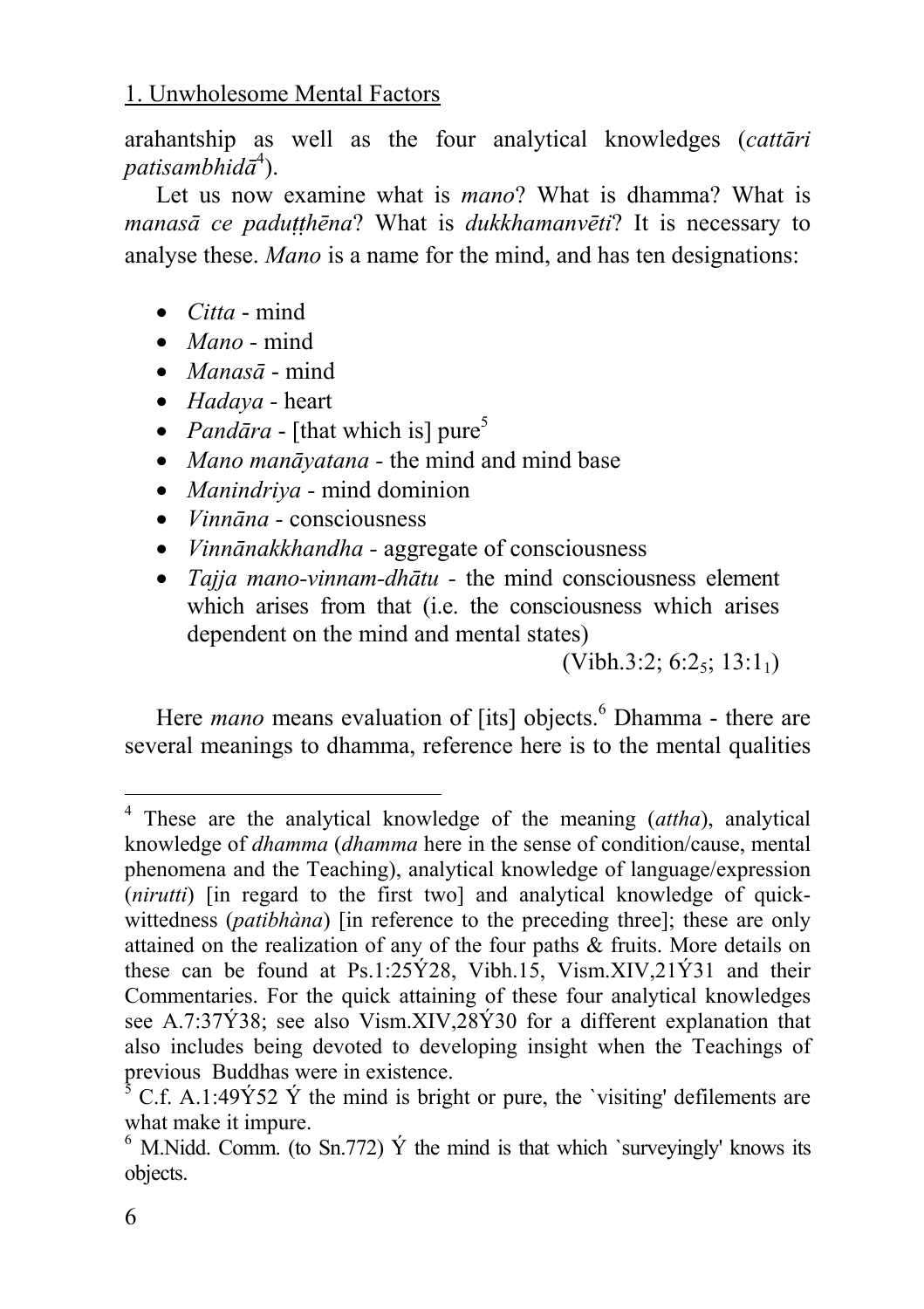(*cētasikas*). There are fifty-two mental qualities, which are divided into several groups as follows:

| Sabba-citta-sādhāranas - universals                          |    |    |
|--------------------------------------------------------------|----|----|
| Pakinnakas - occassionals                                    |    |    |
| Total <i>anna-samānas</i> <sup>7</sup> - ethically variables |    | 13 |
| Akusala sādhāranas - universally unwholesomes                | 4  |    |
| Other unwholesomes                                           |    |    |
| Total unwholesomes                                           |    | 14 |
| Sobhana-sādhāranas - universally beautifuls                  | 19 |    |
| Other beautifuls                                             |    |    |
| Total beautifuls                                             |    | 25 |
| Total                                                        |    |    |

These fifty-two mental states are lead by the mind. Mind is their chief. They exist because of the mind, as explained in the following verse:

> *Ekuppāda-nirodhā ca- ekālambhana-vatthukā*, *ceto-yuttā dvi-pannāsa- dhammā cetasikā matā*. (AS.2:1)

Arising and ceasing together,

 and taking the same objects and physical base, the fifty-two mental qualities,

dhammas connected with the mind, are considered.

<span id="page-6-0"></span>The *cētasikas* arise together with the *citta*, and the *cētasika*s cease together with the *citta*. 8 The *citta* as well as the *cētasikas* are

 <sup>7</sup> *Anna-samàna* lit. the same as the other, includes both the universals and occasionals, and arises with both wholesome and unwholesome mind states.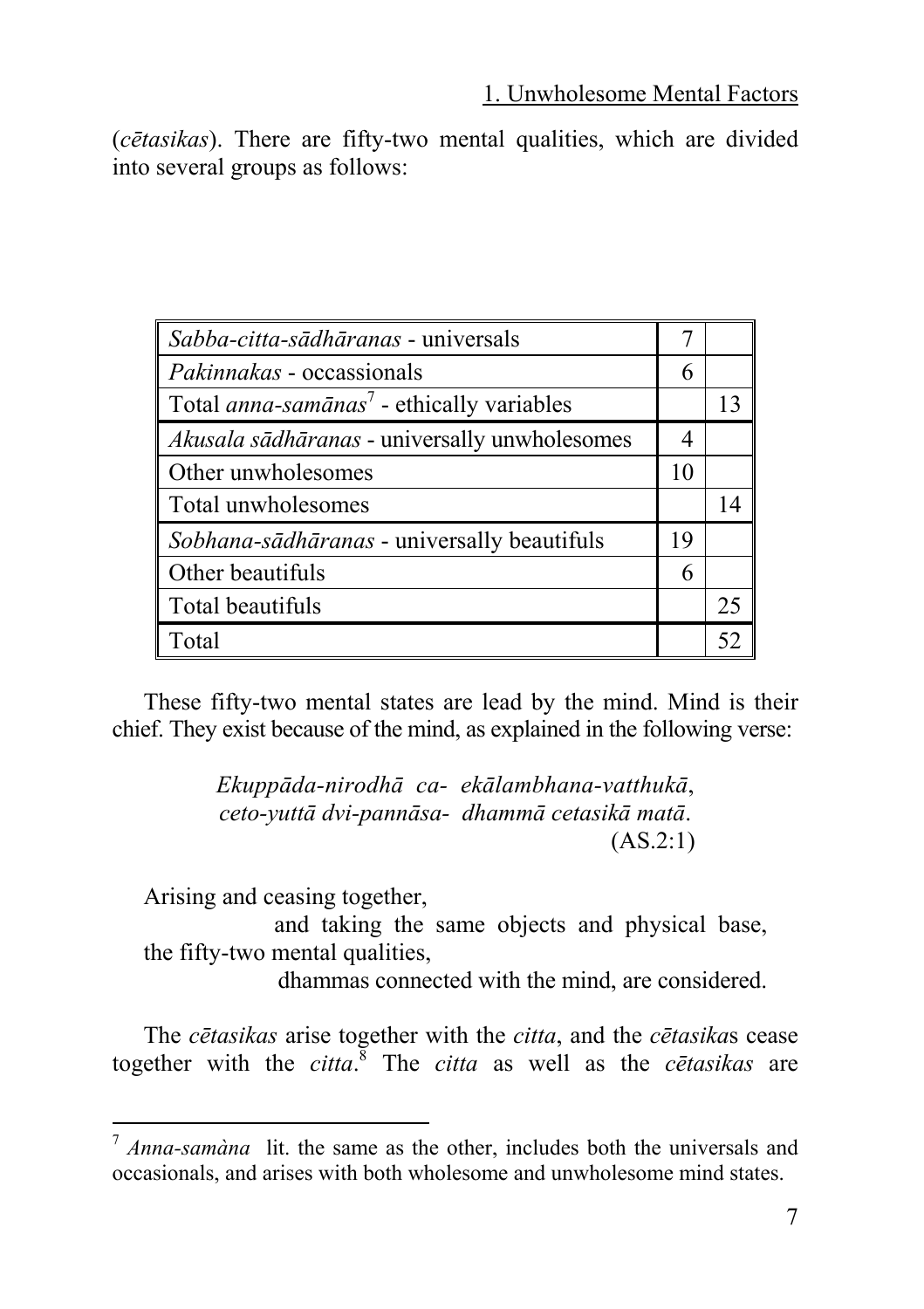dependent on the same object. The *citta* and *cētasikas* have the same physical base (*vatthu-rupa*) [in the sensual and fine material realms]. This four-fold connecting characteristic<sup>9</sup> is known as *catubbidhasampayoga-lakkhana*.' The above four aspects are united with *citta*, and as such they are called connected or associated (*sampayutta*), and then the fifty-two *cētasikas* arise from that same *citta* therefore they (the *cētasikas*) are mind made (*mano-mayā*).

There are fourteen unwholesome *ceēasikas* and thirteen *annasamāna cetasikas*, which supplement them, giving a total of twentyseven. Let us now examine what they are. The fourteen unwholesome *cētasikas* belong to several groups:

- Four to the *moha* (delusion) group
- Three to the *lobha* (greed) group
- Four to the *dosa* (ill-will) group
- Two to the *thina-middha* (sloth and torpor) group
- One to the *vicikicchā* (sceptical doubt) group

*Moha* Group: *moha* - delusion *ahirika -* no sense of self-shame *anotappa* - no sense of fear of being blamed *uddhacca* - restlessness

*Lobha* Group: *lobha –* greed ditti -[wrong] view *māna* - conceit

*Dosa* Group: *dosa* - hatred/ill-will *issā* - jealousy *macchariya* - avarice

 <sup>8</sup> Dh.1 Comm. explains *mano-pubbangamā*, which literally means preceded by mind, here as arising dependent on the mind, (i.e. the mental qualities can't arise without the mind, which is the `leader') and therefore the mind and [dependent] mental states arise [and cease] together. See also  $A.1:56\overline{Y}57$  and the Comm. to that.

<sup>&</sup>lt;sup>9</sup> AS. Subcomm., see AS.II:1 for more details.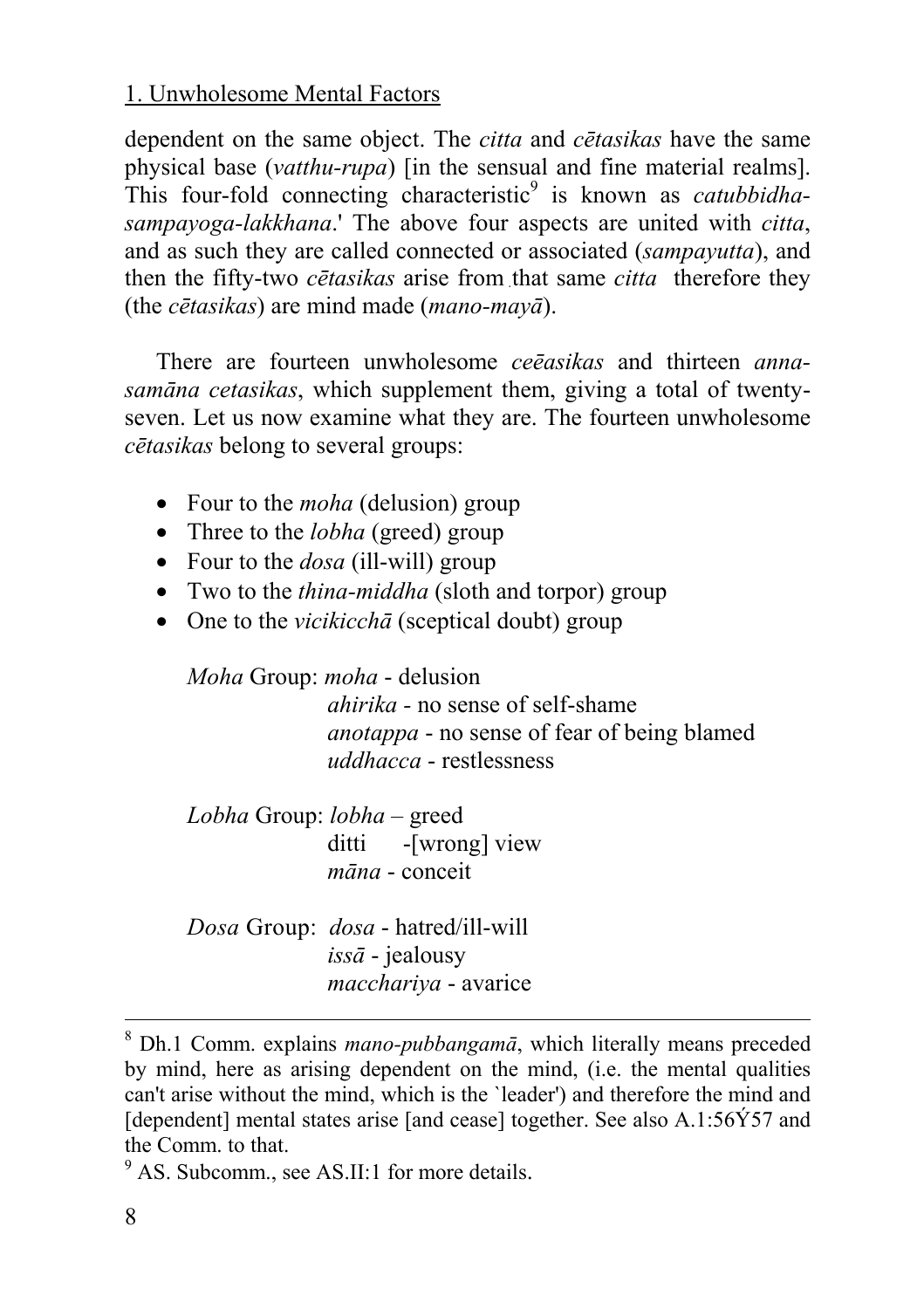*kukkucca* - worry

*Thina-middha* - sloth & torpor

*Vicikicchā -* sceptical doubt

The thirteen ethically variables, which are subdivided into seven universals and six occasionals, combine with the above fourteen. The seven universals lit. all mind [states] shared with (*sabba-cittasādhāranas*) are:

- *Phassa -* contact
- *Vedanā -* feeling
- *Sannā* perception
- *Cetanā* intention
- *Ekaggatā -* one-pointedness
- *Jivitindriya -* life dominion
- *Manasikāra -* attention
	- $(AS.II:2)$

As they arise in all *cittas*, that is in both wholesome as well as unwholesome, they are called universals. The six occasionals, lit. miscellaneous (*pakinnakas*), are:

- *Vitakka*  initial application
- *Vicāra -* sustained application
- *Adhimokkha* decision
- *Viriya*  energy
- *Piti -* ecstasy
- *Chanda -* desire [to do or obtain]  $(AS.II:3)$

The above six arise with some of the unwholesomes, but not with others, e.g. *piti* does not occur with *dosa* or *upekkhā.* On the unwholesome side *thina-middha* occurs only with the five prompted unwholesome *cētasikas.* The four *dosa* group *cētasikas* occur only in a *citta* rooted in ill-will. The three *lobha* group *cētasikas* occur only in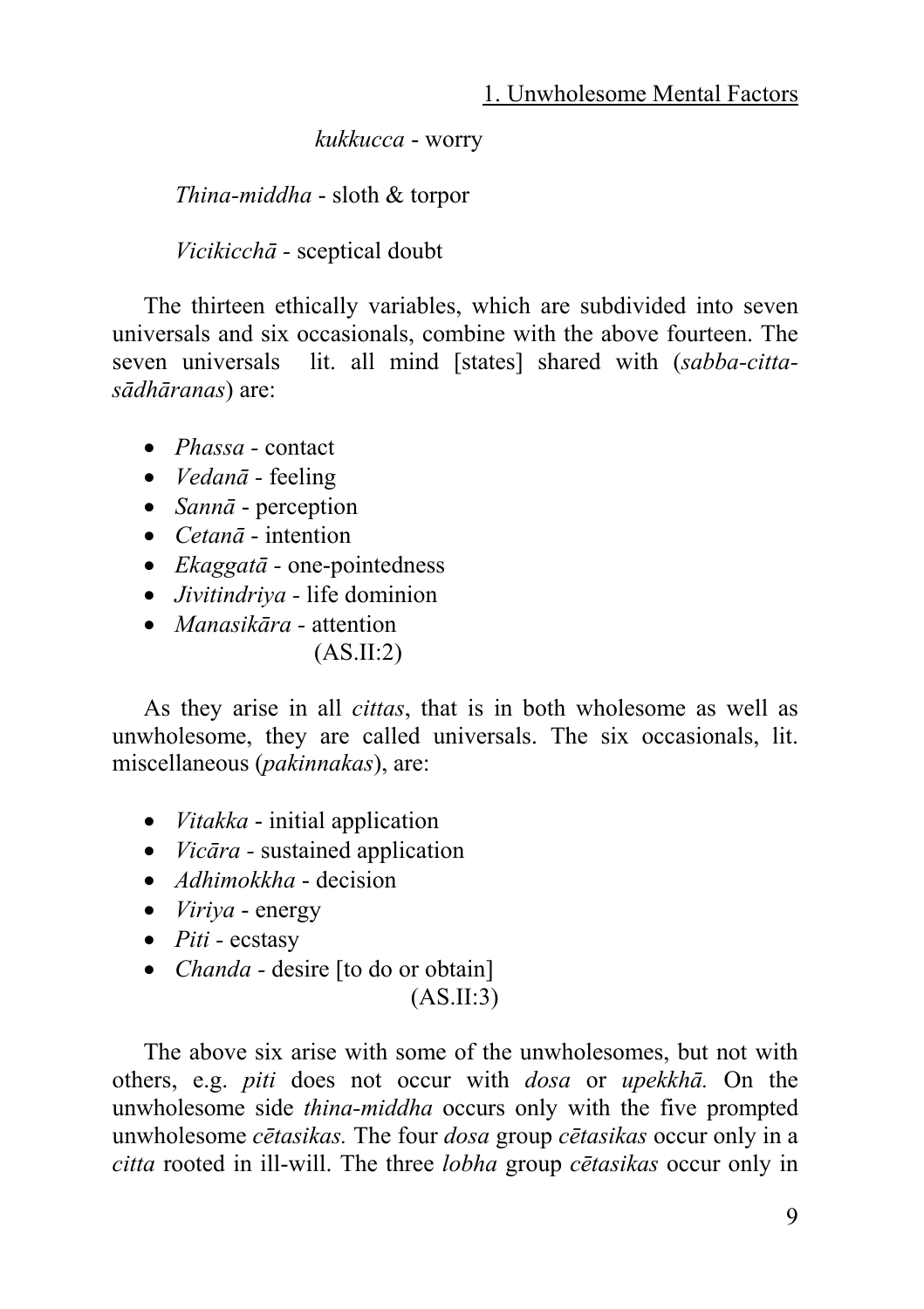the eight *lobha cittas. Vicikicchā* occurs only in one *citta*, i.e. only *vicikicchā*. <sup>10</sup> *Moha*, *ahirika*, *anotappa* & *uddhacca* occur in all twelve *akusala-cittas* and as such are considered universally applicable.

*Moha = avijjā* (delusion): not seeing things as they are, i.e. not seeing *anicca* as *anicca*, *dukkha* as *dukkha*, *anattā* as *anattā*, the unattractive (*asubha*) as unattractive and not knowing mentality & materiality (*nāma* & *rupa*), the five aggregates (*khandhas*), mind (*citta*), mental qualities (*cētasikas*), bases (ā*yatanas*), elements (*dhātus*) and dependent origination (*patticcasamuppāda*) as they really are. Likewise, not knowing cause and effect, action and result, and this life & next life is also delusion.

*Ahirika* - It is shamelessness to commit immoral acts without due consideration for ones own age, nationality, caste, education, teachers, parents and religion.

*Anottappa* Is fearlessness to commit wrong deeds. That is no fear about action & result (*kamma* & *vipāka*), life and life after death, birth in hell, insults, punishment by the king [or the state] and suffering, just like a locust which jumps into the fire, this is not real bravery,it is only fearlessness to do misdeeds (immoral actions)

*Uddhacca -* Is the restlessness of the mind, there is never steadiness, just like a flag hanging from a tree always waving, the ripples caused by a stone dropped into a pond or stones thrown into a heap of ash, always agitated.

The four above are associated with all twelve unwholesome consciousnesses (*akusala-cittas*).

In killing living-beings (*pānātipāta*), taking what is not given (*adinnādāna*), sexual misconduct (*kāmesu micchācāra*), [deliberately uttering] false speech (*musāvāda*), [causing dissention by using]

 $10$  Concerning the above points see AS.I:4.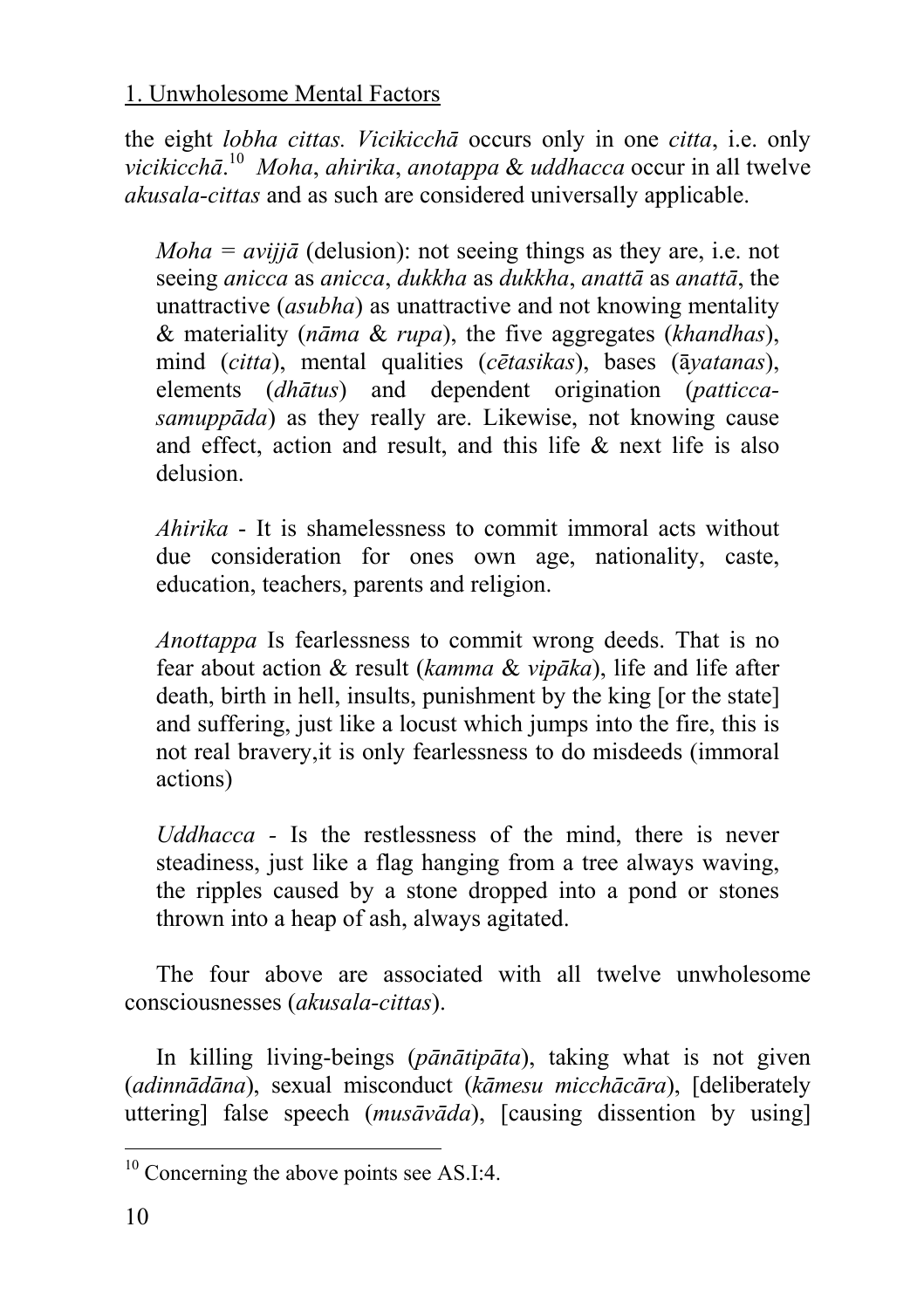divisive speech (*pisunā vācā*), [uttering] harsh speech (*pharusā vācā*), [uttering] idle or useless speech (*samphappalapa*), covetousness (*abhijjhà*), ill-will (*vyāpāda*) and wrong view (*micchā-ditthi*11) the four *cētasikas*, namely: *moha*, *ahirika*, *anotappa*, *uddhacca* are [always] involved.

*Lobha -* Is attachment and seeing the bright (pleasant) side of everything even when they are unpleasant. Let us take for example excreta, it is foul smelling and unpleasant, b[ut f](#page-10-0)lies are attracted to it considering it to be pleasant and pigs eat it.

*Māna* It is the thought involving the assessment of being superior, equal or inferior to oth[ers](#page-10-1), the comparison that so and so is superior, equal or inferior to one.

*Ditthi -* This is regarding oneself and others in terms of being a person or self, for example, if a mosquito bites *you*, you think of it as [*your*] self [being bitten, and not as not self (*anattà*)]*.* It bit *you* again. Once again self-view this is *ditthi.* Likewise, you think that *I* spoke, *I* studied, *I* wrote a book, *I* lectured, *I*  instructed, *I* did it or *I* did not do it, it straightaway becomes *ditthi.* Very serious *micchà-dittis* are when there is the belief that there is no death, life after death, no cause and effect, no mother or father. These are very serious *ditthis. Ditthi* is simply [wrong] view. The [three] views<sup>12</sup> that there is no cause [and effect] (*ahetuka-ditthi*), no action [and result] (*akiriya-ditthi*) and no existence [after death] (*natthika ditthi*) occur only in *lobha-cittas*. 13

There is no *lobha* in *pānātipāta*. In *adinnādāna*, all three *lobha*, *di. t. thi* and *màna* can occur. In *kāmesumicchācāra* as well as *musāvāda* & *pisunā vācā* all three can occur. In *pharusā vācā lobha*, *ditthi* &

<sup>&</sup>lt;sup>11</sup> These are called the ten unwholesome courses of action (*dasa akusala-kamma-pathà*) (D.33).

<span id="page-10-0"></span><sup>&</sup>lt;sup>12</sup> See M. 60 where these three *`ditthis'* are mentioned. <sup>13</sup> C.f. AS.I:4Ý6.

<span id="page-10-1"></span>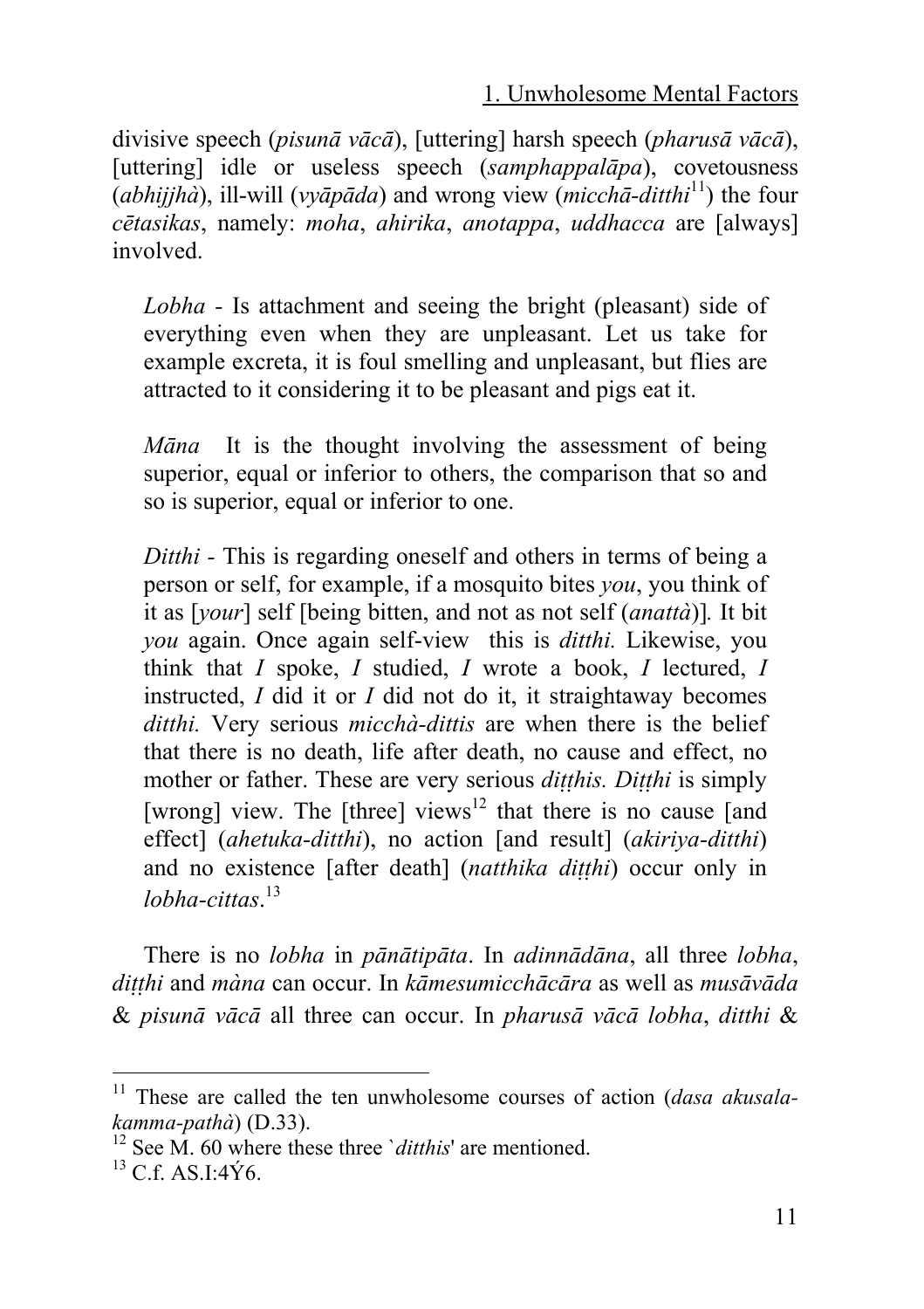*māna* do not occur, only *dosa*; and so it is also for *vyāpāda*. In *samphappalāpa*, *abhijjhà* & *micchā-di. t. thi* all three, i.e. *lobha*, *di. t. thi* & *māna* can occur. *Lobha*, *ditthi* & *māna* are connected with a greedrooted mind (*lobha-mula-citta*).

Next comes the four mind rooted in ill-will mental qualities (*dosamula-citta cetasikas*):

*Dosa* This is the tendency to always clash, dislike, get angry with and hate others.

*Issā* Inability to accept others well-being [or good fortune], i.e. jealousy.

*Macchariya -* Being miserly, not giving anything [or being helpful] to others.

*Kukkucca* Worrying about wholesome actions (*kusalakammas*) not done [when there were opportunities to do so] and unwholesome actions (*akusala-kammas*) performed and being repentant.

The above four dhammas occur in the mind of aversion (*patighacitta*).

Next comes *thina-middha*, which occur in the second, fourth, sixth and eighth *lobha-*rooted-*citta*. As these two are prompted they both occur together. *Thina* or sloth is laziness of the mind. *Middha* or torpor is laziness of mental states.

*Vicikicchā -* sceptical doubt. This is doubt about the Buddha, Dhamma, Sangha, ethical conduct (*sila*), past, present, future and dependent arising (paticca-samuppāda).

These fourteen dhammas are *mano-pubbangamā -* preceded by the mind. Mind is their chief. They are mind-made.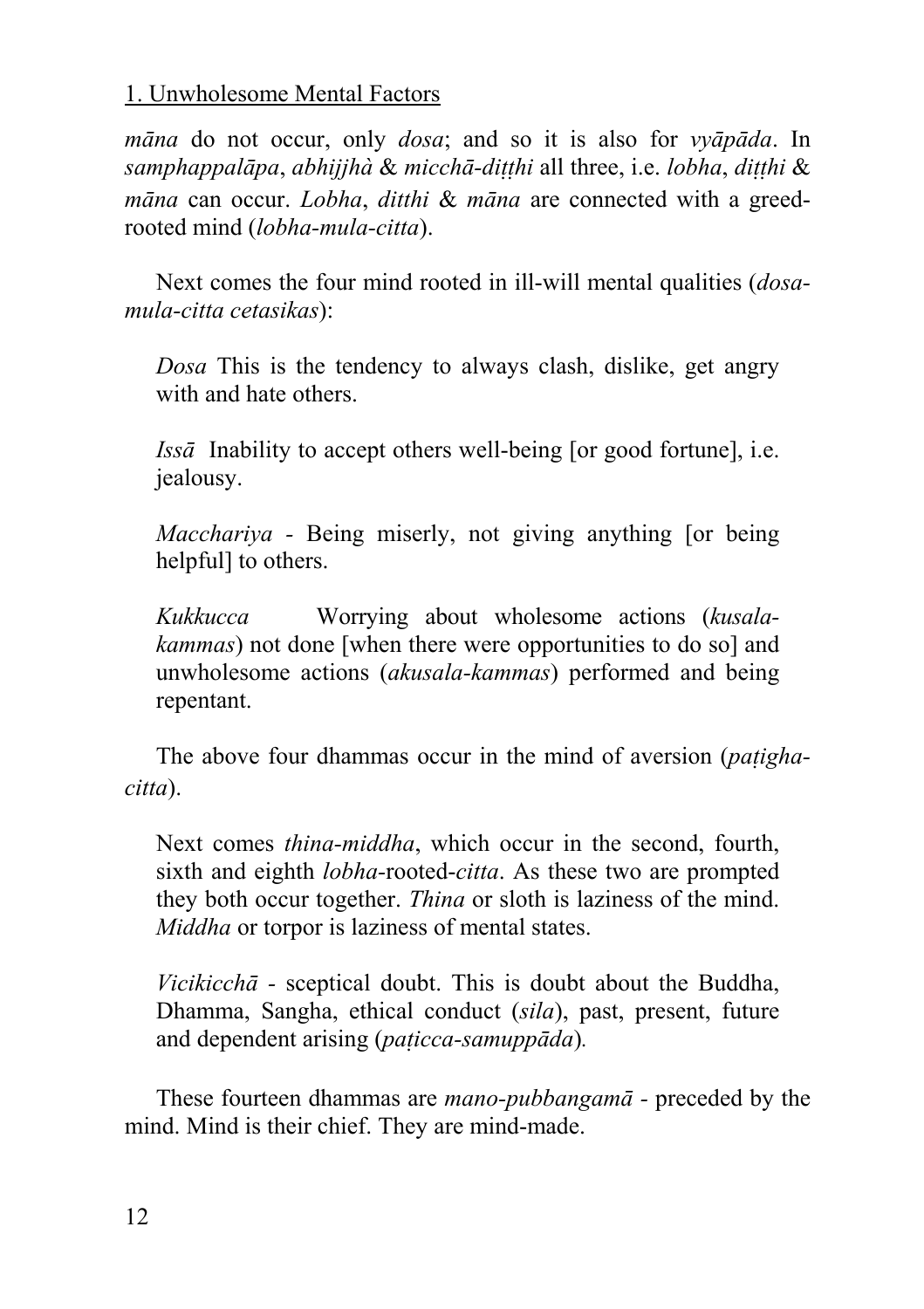The seven universal *cētasikas*, na[mel](#page-12-1)y: *phassa*, *vedanā*, *sannā*, *cetanā*, *ekaggatā*, *jivitindriya* & *manasikāra* and the six occasionals: *vitakka*, *vicāra*, *adhimokkha*, *viriya*, *piti* & *chanda* complement the fourteen unwholesome cetasikas. *Piti* does not occur with the two *dosa*-rooted *cittas*, the four *upekkhā* associated *cittas* of the eight *lobha*-rooted *cittas* and the two *moha*-rooted *cittas*. 14

Therefore the thirteen *anna-samāna dhammas* as well as the fourteen *akusala cētasikas* being preceded by the mind will result in having unwholesome thoughts, uttering depraved words and committing evil deeds. This will lead to mental, verbal and bodily actions known as the ten courses of unwholesome actions (*dasa akusala-kamma-patha*15), the five evil [actions] (*panca pāpāni*  [kamm*āni*]<sup>16</sup>) and the five immediate [next life result giving heinous] actions (*panca ānantariya-kammāni*17), as well as the following sixteen defilements:<sup>18</sup>

- *Abhijjhā* & *vyāpāda* \_ greed & ill-will
- *Kodha* & *upanāha* hatred & enmity

 <sup>14</sup> See AS.I:4Ý7 & AS.II:11

<sup>15</sup> That is killing living beings (*pānàtipàta*), taking what is not given (*adinnādāna*), engaging in sexual misconduct (*kāmesu micchācāra*), [deliberately speaking] false speech (*musā-vāda*), [uttering] speech to cause dissention (*pisunā vācā*), [uttering] harsh speech (*pharusā vācā*), [speaking] nonsense or useless speech (*samphappalpa*), covetousness (*abhijjhā*), ill-will (*vyāpada*) and wrong view (*micchā-ditthi*); see M.41 for more details on this. 16 The same as the first four of the *dasa akusala-kamma-patha* plus taking fermented [alcoholic] drinks, distilled [alcoholic] drinks or non-medicinal drugs that are cause for heedlessness (*surā-mēraya-majja-pamādatthāna*). 17 These five actions lead directly to rebirth in hell, they are: matricide,

<span id="page-12-0"></span>patricide, murdering an arahant, causing (out of anger) a Buddha to bleed and causing a schism (*bhēda*) of the Order of Buddhist monks (*Sangha*), these are mentioned at A.5:129 (but not by this name) and M.115 Comm.; at Mv.I the Buddha laid down that those who have done any of these actions are not allowed to ordain and become monks (i.e. they are disqualified from the training). 18 See M.7 (called impurities of the mind (*cittassa upakkilesa*)), M.3 (called

<span id="page-12-1"></span>evils (*pāpakas*)) and M.40.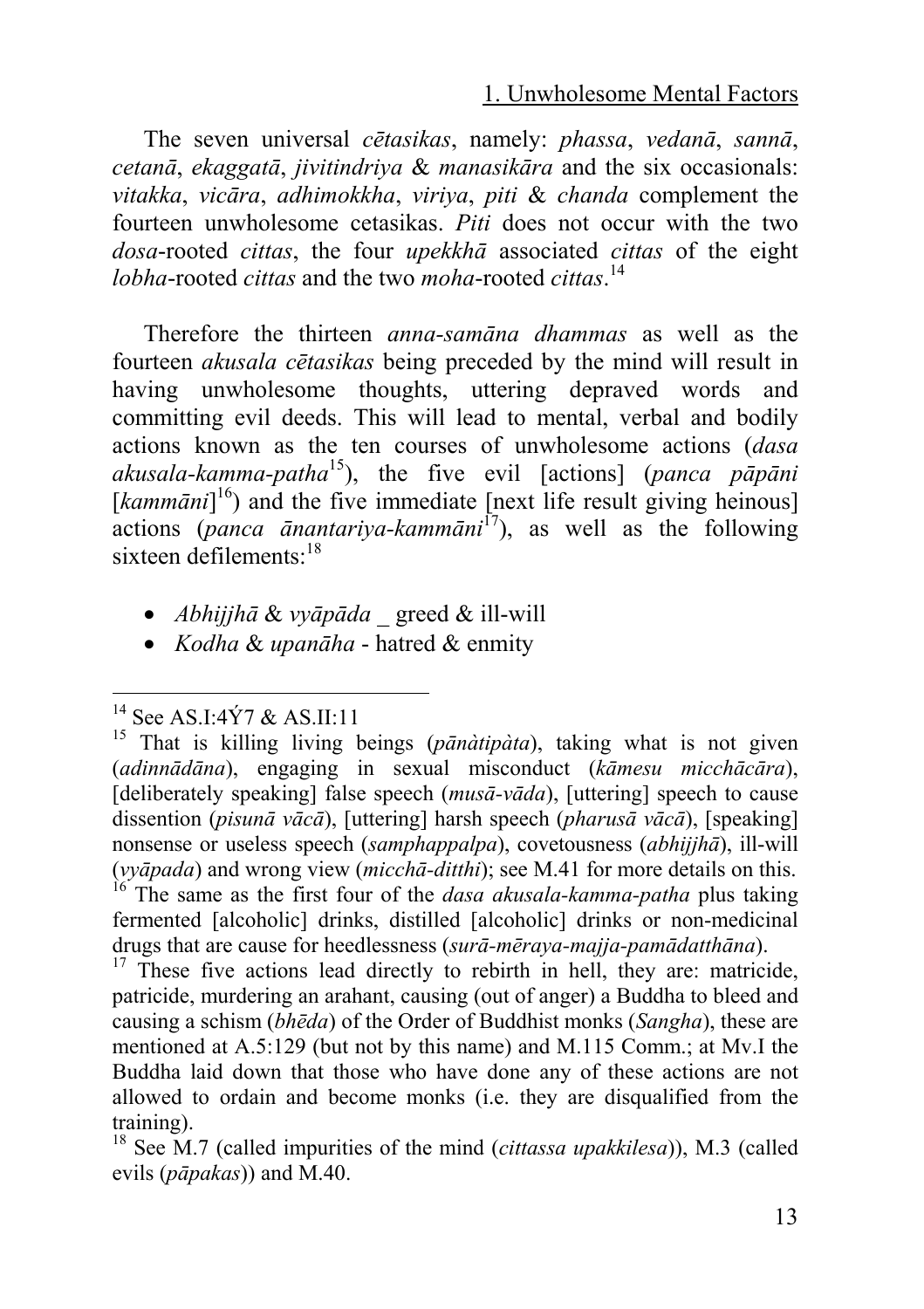- *Makkha* & *palāsa* spite & malice
- *Issā* & *macchariya* jealousy & stinginess
- *Māyā* & *sāteyya* fraud & treachery
- *Thambha* & *sàrambha* Ý inflexibility & impetuosity
- *Māna* & *adhimàna* conceit & arrogance
- *Mada & pamāda* infatuation<sup>19</sup> & heedlessness

As these occur in the mind they cause the mind to be defiled, impure, dark and unpleasant. All actions performed with a defiled mind will give unpleasant results (*dukkha-vipāka*) in the future, and at that very same moment itself an unpleasant result is experienced. As a result of these actions a person reborn in the human world, world of the deities, $20$  as an animal, [unhappy] departed spirits realm or hell will experience unpleasant results, as would the cartwheel follow the ox drawing the cart. This is what the Buddha taught.

<sup>&</sup>lt;sup>19</sup> A.3:39  $\acute{Y}$  the three infatuations (lit. intoxications) are: infatuation with youth, health and life; to overcome these old age, sickness and death need to be contemplated. See also Vibh.19, where twenty-eight *madas* are given.

<sup>&</sup>lt;sup>20</sup> A person can only be reborn in the heavenly realms due to a wholesome kamma result and will usually not experience the results of committed unwholesome actions (done in a previous life), however after that life, when reborn as a human being or in a lower realm, previously committed unwholesome actions can still bear fruit. An example to illustrate previously committed unwholesome actions bearing fruit while still in a heavenly realm is the story given at S.2:17 Comm. where 500 celestial nymph companions of Subrahmā Dēvaputta, who due to previous unwholesome actions bearing fruit had their life-span shortened and then were immediately reborn in hell; Subrahmā Dēvaputta seeing that 500 of his nymph companions had disappeared and were reborn in hell reflected on his own fate, and seeing that he and his remaining 500 companions would, in seven days time, fare the same way become greatly distressed. C.f. also at S.10:3 Comm., for a much less dramatic case, i.e. Såciloma Yakkha (whose name means `needle hairs'), who was reborn as an earth bound (*bhumma*) deity connected to the retinue of the four great kings (*cātummahārājika*). While in the heavenly realms it is possible for deities to experience unhappiness (*domanassa*), e.g. near the time of passing away from that existence (c.f. It.83), and also to have unwholesome mind states, e.g. anger (c.f. Pàc.10) and commit unwholesome actions (see Ud.34; M.50), which can cause immediate unwholesome results.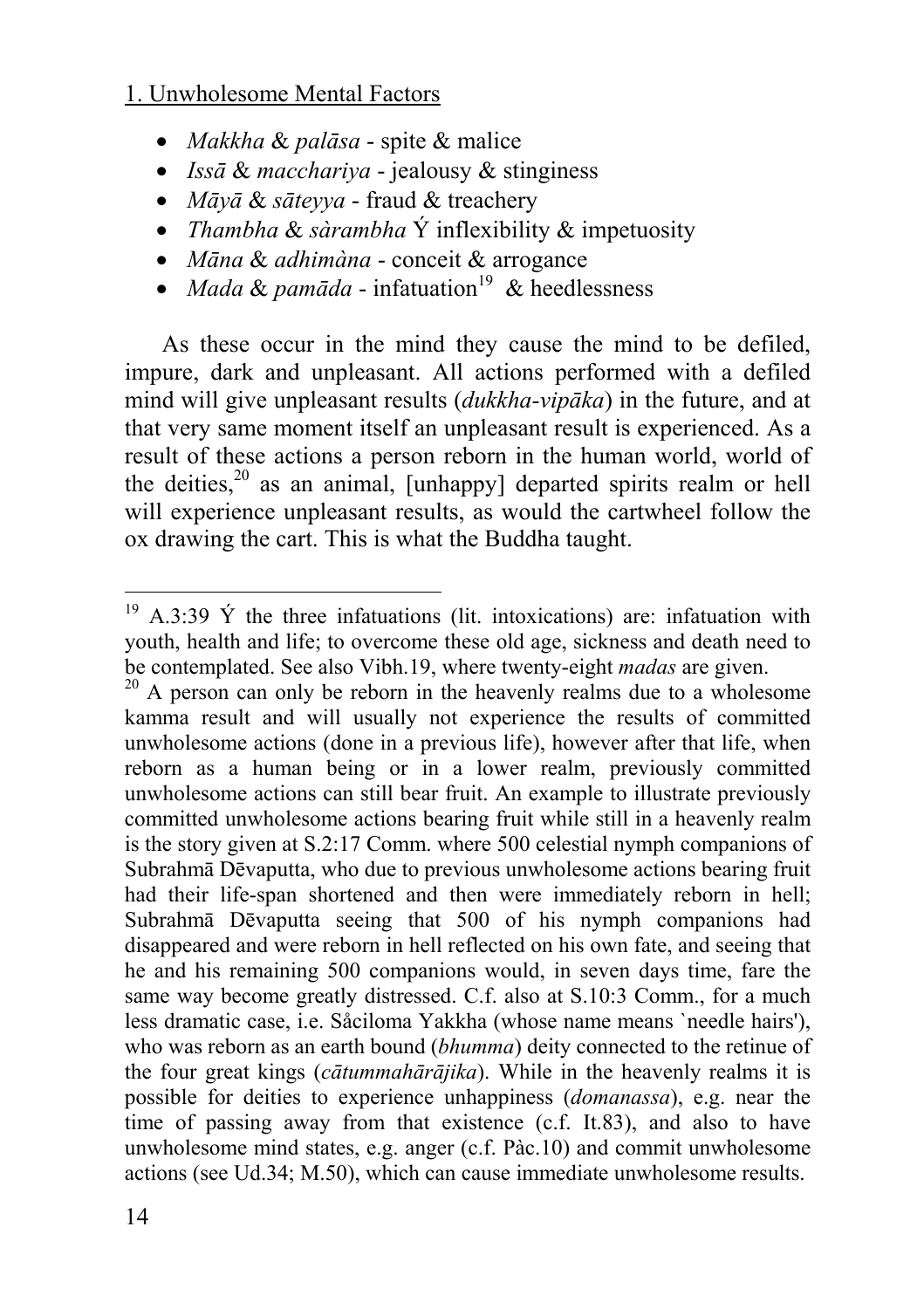As Buddhists we know that everything is impermanent (*anicca*), unsatisfactory (*dukkha*), not self (*anatta*), unattractive (*asubha*) and essenceless (*asāra*). Therefore, when unwholesome thoughts occur in one's own or other's minds<sup>21</sup> we should direct our mind to insight attention (*vipassanā-manasikāra* 22).

Let us say a thought of greed (*lobha*) arises in our mind, then we must realise that it is a thought of greed and then see it as worthless and that it will inevitably lead to suffering. Further, we must realize that this greed (*lobha*) is only [a] mental [phenomena] (*nāma*), [belonging to the] mental aggregate[s] (*nāmakkhandha*), [belonging to the] base of mental object[s] (*dhammāyatana*), and mental object element (*dhamma-dhātu*). So we must continuously contemplate that this greed is *anicca*, *anicca*; *dukkha*, *dukkha*; *anatt[ā](#page-14-0)*, *anattā*; *asubha*, *asubha*; and *asāra*, *asāra* in order to overcome the greed that arises in our mind.

A similar approach should be adopted when conceit (*māna*), [wrong] view (ditthi), restlessness (uddhacca), lack of conscience (*ahirika*), no fear of blame [from the wise] (*anottappa*), sloth & torpor (*thina-middha*) or doubt (*vicikicchā*) arise in our mind. As worldlings such thoughts can occur, but we should overcome them by insight attention. This immediately becomes a wholesome action (*kusalakamma*)*.* Due to these wholesome actions our impure mind becomes cleansed as would a dirty, smelly and oily garment not washed for a long time is cleansed by an expert launderer by applying various forms of mechanical actions and cleansing agents.

By insight we must try continuously to purify the mind. According to the Buddha's own words<sup>23</sup> this is: *sacitta-parivodapanam* the cleansing of one's mind, which is achieved by *kusalassa upasampadā*

 <sup>21</sup> Referring here to contemplation of the mind (*cittānupassan<sup>ā</sup>* the third of the four *satipatthānas*) internally (*ajjhatta*), i.e. of oneself, and externally (*bahiddhā*), i.e. of others.<br><sup>22</sup> Vism.XX,82 Subcomm.<br><sup>23</sup> Referring to the well-known verse found at Dh.183 and D.14.

<span id="page-14-0"></span>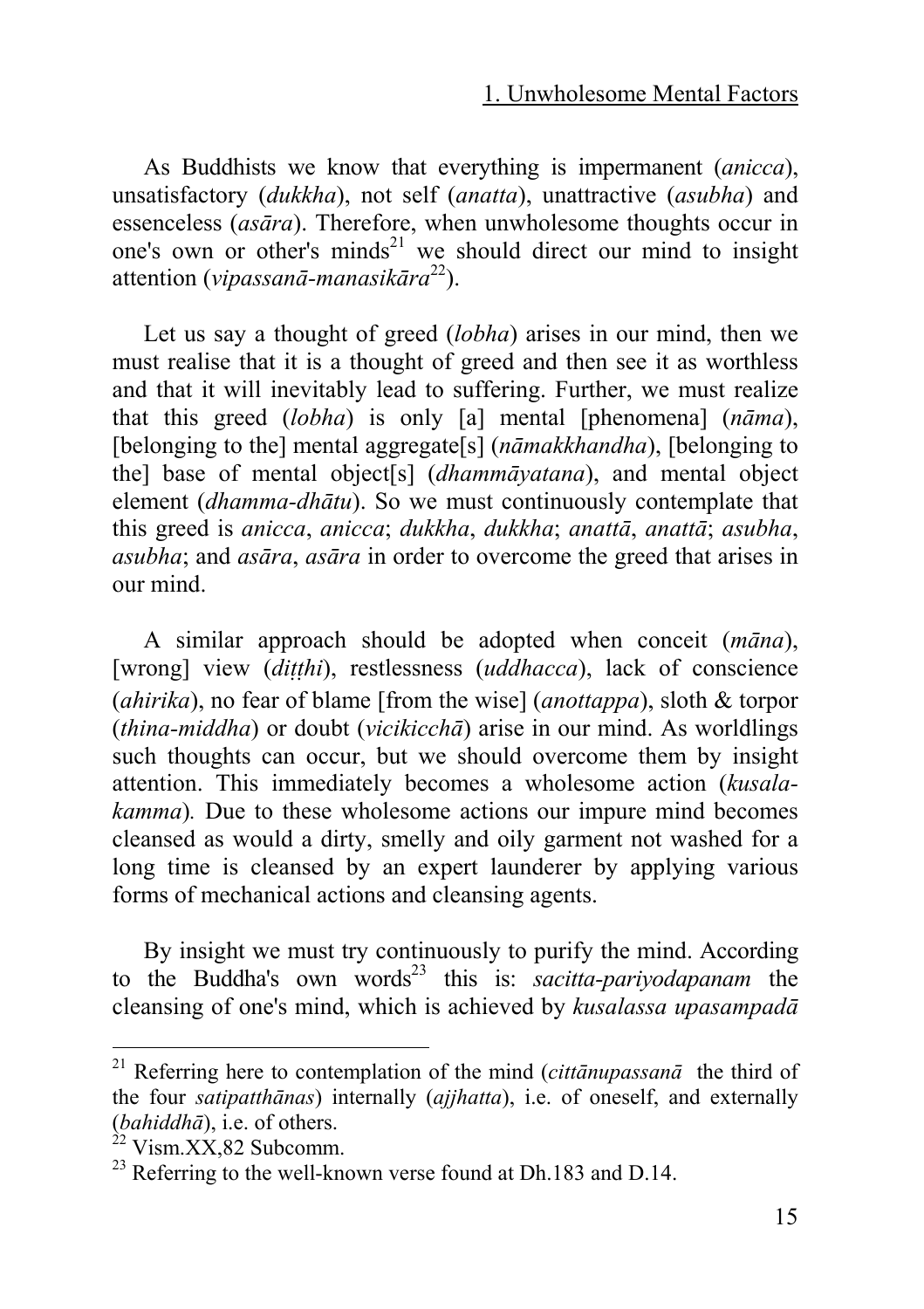undertaking [thoughts, speech and actions] that are wholesome. This results in *sabba-pāpassa akaranam* the not doing of all unwholesome [thoughts, speech and actions]. If unwholesome thoughts occur in our mind we should by insight overcome them which amounts to following Buddha's teaching: *sabba-pāpassa akaranam*, next comes *kusalassa upasampadā* performing *kusala-kamma* as a result of which we achieve *sacitta-pariyodapanam*, which means cleansing the mind of unwholesome qualities by way of substitution of opposites (*tad-aïgappahāna* 24), suppression (*vikkhambhanappahāna* 25) and then finally by complete eradication (*samucchedappahāna* 26), one day, purification is obtained by realizing the four paths & fruits. This is the advice given by the Buddha.

Take the case of Ven. Cakkhupàla, who for blinding a poor woman in a previous life had suffered in several subsequent lives and was blinded even in his last birth [due to the residual effects of that defiled action], but because he had fulfilled the perfections (*pāramis*) sufficiently he was able to become an arahant. This is the nature of the round of births and deaths (*sansàra* lit. the going or wandering together).

Therefore, we, who are beings wandering in sansàra, must understand the very pure Dhamma expounded by the Buddha, protect our minds from unwholesome states and by practicing [concentration and] insight meditation overcome all the defilements (*kilesas*), reach nibbàna by realizing the four noble truths (*cattāri ariya-saccāni*) and

 <sup>24</sup> This, literally [by] that factor given up, refers to the practice of *vipassan<sup>ā</sup>* (lit. seeing clearly), whereby when contemplating impermanence, for example, the perception of permanence is temporarily given up  $(XXII, 112Y121)$ ; sometimes this refers to the keeping of the moral precepts, i.e. then unwholesome actions are given up (Vism.I,12). 25 Suppression, referred to here, is of the five hindrances (*panca nivarana)*

see p.39 (f.n.69), which obstruct the mind and weaken wisdom, and is achieved by means of concentration of mind (Vism, XXII, 111).

<sup>&</sup>lt;sup>26</sup> Giving up by cutting off [the root of the defilements] is achieved partially, in increasing degrees, with the attainment of the first three paths & fruits and completely with the attainment of arahantship, the last path and fruit, (Vism.XXII,122). See the Introduction (p.\_\_) for an explanation of this.